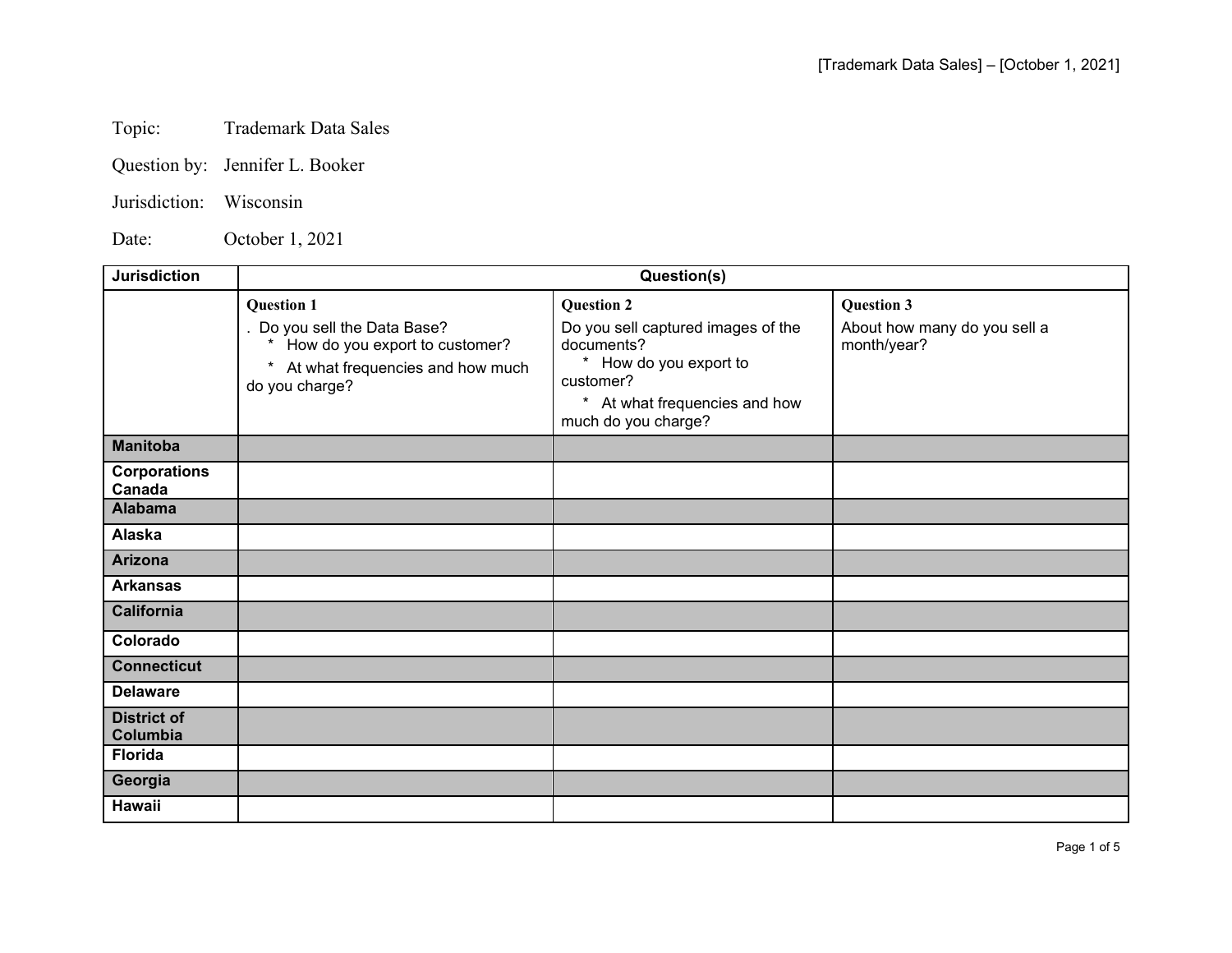| <b>Jurisdiction</b> | Question(s)                                                                                                                                                                                                                                                                                                                                                                                                                                                                                  |                                                                                                                                                                                                                                                                                                                                                                                                    |                                                                                                                                                                                            |
|---------------------|----------------------------------------------------------------------------------------------------------------------------------------------------------------------------------------------------------------------------------------------------------------------------------------------------------------------------------------------------------------------------------------------------------------------------------------------------------------------------------------------|----------------------------------------------------------------------------------------------------------------------------------------------------------------------------------------------------------------------------------------------------------------------------------------------------------------------------------------------------------------------------------------------------|--------------------------------------------------------------------------------------------------------------------------------------------------------------------------------------------|
|                     | <b>Question 1</b><br>Do you sell the Data Base?<br>How do you export to customer?<br>At what frequencies and how much<br>do you charge?                                                                                                                                                                                                                                                                                                                                                      | <b>Question 2</b><br>Do you sell captured images of the<br>documents?<br>*<br>How do you export to<br>customer?<br>* At what frequencies and how<br>much do you charge?                                                                                                                                                                                                                            | <b>Ouestion 3</b><br>About how many do you sell a<br>month/year?                                                                                                                           |
| Idaho               |                                                                                                                                                                                                                                                                                                                                                                                                                                                                                              |                                                                                                                                                                                                                                                                                                                                                                                                    |                                                                                                                                                                                            |
| <b>Illinois</b>     |                                                                                                                                                                                                                                                                                                                                                                                                                                                                                              |                                                                                                                                                                                                                                                                                                                                                                                                    |                                                                                                                                                                                            |
| <b>Indiana</b>      | The data is purchased and downloaded<br>through the user's INBiz account. After<br>purchasing, the file is available through<br>their data portal. The user downloads a<br>zipped file that contains three text files.<br>Below is a snip of the three text files.<br>[cid:image001.png@01D7B901.352B1240]<br>There is only one option, which is a full<br>download. This includes the data on all<br>trademarks registered with the SOS. It is<br>updated monthly. The file costs \$500.00. | No. We do not include the specimen<br>attachments that are part of the<br>application/renew process or any<br>images we have from the legacy data.<br>We used to include the images in bulk<br>data requests, but due to the<br>development costs associated with<br>this, the increased difficulty of delivery<br>due to file size, and the low number of<br>requests, we no longer offer images. | In 2021, we there were 11 purchases of<br>TM Bulk Data. In 2020, it was 12<br>purchases. We did not develop monthly<br>updates like we have for BE and UCC<br>due to the limited interest. |
| <b>lowa</b>         | Our office handle trademark registrations.<br>Trademark data is kept in our business<br>registry database, and we have many<br>subscribers of business entity data. Data is<br>exported in tab delimited text files and<br>downloaded by the customer through a<br>web portal.                                                                                                                                                                                                               | We have a trademark only data set.<br>It's available for \$50, and is rarely<br>purchased. This data set is updated<br>monthly. Data is exported into a tab<br>delimited text file and is emailed to<br>customers who order it.                                                                                                                                                                    | We do not sell an image set for<br>trademarks, though individuals could<br>order them (for a fee) or pull them down<br>from our web site.                                                  |
| <b>Kansas</b>       |                                                                                                                                                                                                                                                                                                                                                                                                                                                                                              |                                                                                                                                                                                                                                                                                                                                                                                                    |                                                                                                                                                                                            |
| Kentucky            |                                                                                                                                                                                                                                                                                                                                                                                                                                                                                              |                                                                                                                                                                                                                                                                                                                                                                                                    |                                                                                                                                                                                            |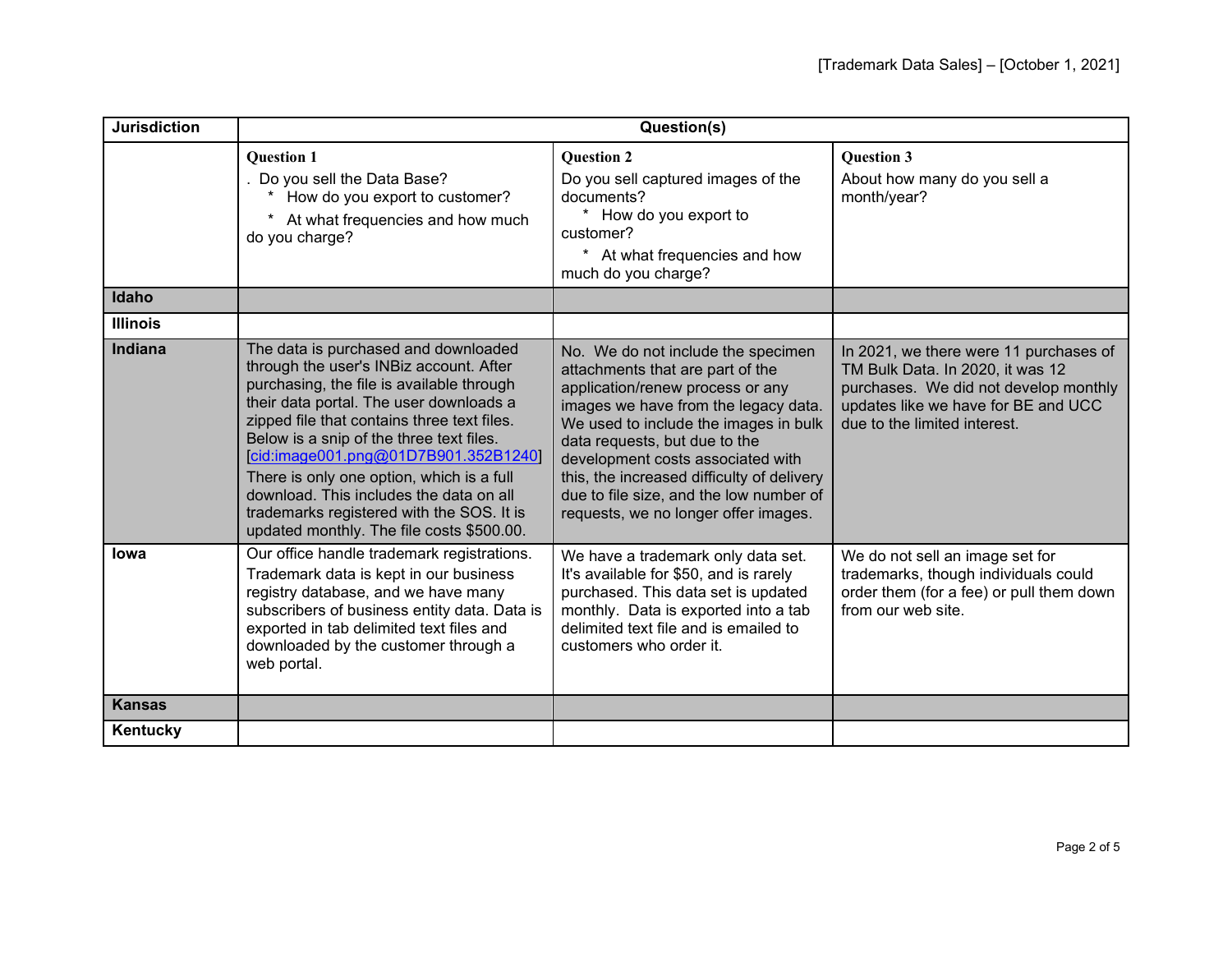| <b>Jurisdiction</b>  | Question(s)                                                                                                                                                                                                    |                                                                                                                                                                                                                                                                                                                                                                                    |                                                                  |
|----------------------|----------------------------------------------------------------------------------------------------------------------------------------------------------------------------------------------------------------|------------------------------------------------------------------------------------------------------------------------------------------------------------------------------------------------------------------------------------------------------------------------------------------------------------------------------------------------------------------------------------|------------------------------------------------------------------|
|                      | <b>Question 1</b><br>Do you sell the Data Base?<br>How do you export to customer?<br>At what frequencies and how much<br>$\ast$<br>do you charge?                                                              | <b>Question 2</b><br>Do you sell captured images of the<br>documents?<br>* How do you export to<br>customer?<br>* At what frequencies and how<br>much do you charge?                                                                                                                                                                                                               | <b>Question 3</b><br>About how many do you sell a<br>month/year? |
| Louisiana            | <b>NO</b>                                                                                                                                                                                                      | YES. In the past, we have had "bulk"<br>customers that ordered images of just<br>the cert evidence, some ordered just<br>the document and one that ordered<br>both cert and document.<br>The customer we presently sell to,<br>orders copies of ONLY the<br>Certificates issued at time of filing.<br>Images are forwarded in an email link.<br>We send once a month at 1.00/page. | The average total is $@$<br>500-600 month.                       |
| <b>Maine</b>         |                                                                                                                                                                                                                |                                                                                                                                                                                                                                                                                                                                                                                    |                                                                  |
| <b>Maryland</b>      |                                                                                                                                                                                                                |                                                                                                                                                                                                                                                                                                                                                                                    |                                                                  |
| <b>Massachusetts</b> | While Massachusetts registered<br>Trademark and Service Mark data is<br>available for free using the Division's<br>website, the images may be purchased<br>annually for \$300.00 or quarterly for<br>\$100.00. |                                                                                                                                                                                                                                                                                                                                                                                    |                                                                  |
| <b>Michigan</b>      | Michigan does not currently offer<br>trademark data sales.                                                                                                                                                     |                                                                                                                                                                                                                                                                                                                                                                                    |                                                                  |
| <b>Minnesota</b>     |                                                                                                                                                                                                                |                                                                                                                                                                                                                                                                                                                                                                                    |                                                                  |
| <b>Mississippi</b>   | Currently, MS doesn't offer any of the<br>services listed below.                                                                                                                                               |                                                                                                                                                                                                                                                                                                                                                                                    |                                                                  |
| <b>Missouri</b>      |                                                                                                                                                                                                                |                                                                                                                                                                                                                                                                                                                                                                                    |                                                                  |
| <b>Montana</b>       |                                                                                                                                                                                                                |                                                                                                                                                                                                                                                                                                                                                                                    |                                                                  |
| <b>Nebraska</b>      |                                                                                                                                                                                                                |                                                                                                                                                                                                                                                                                                                                                                                    |                                                                  |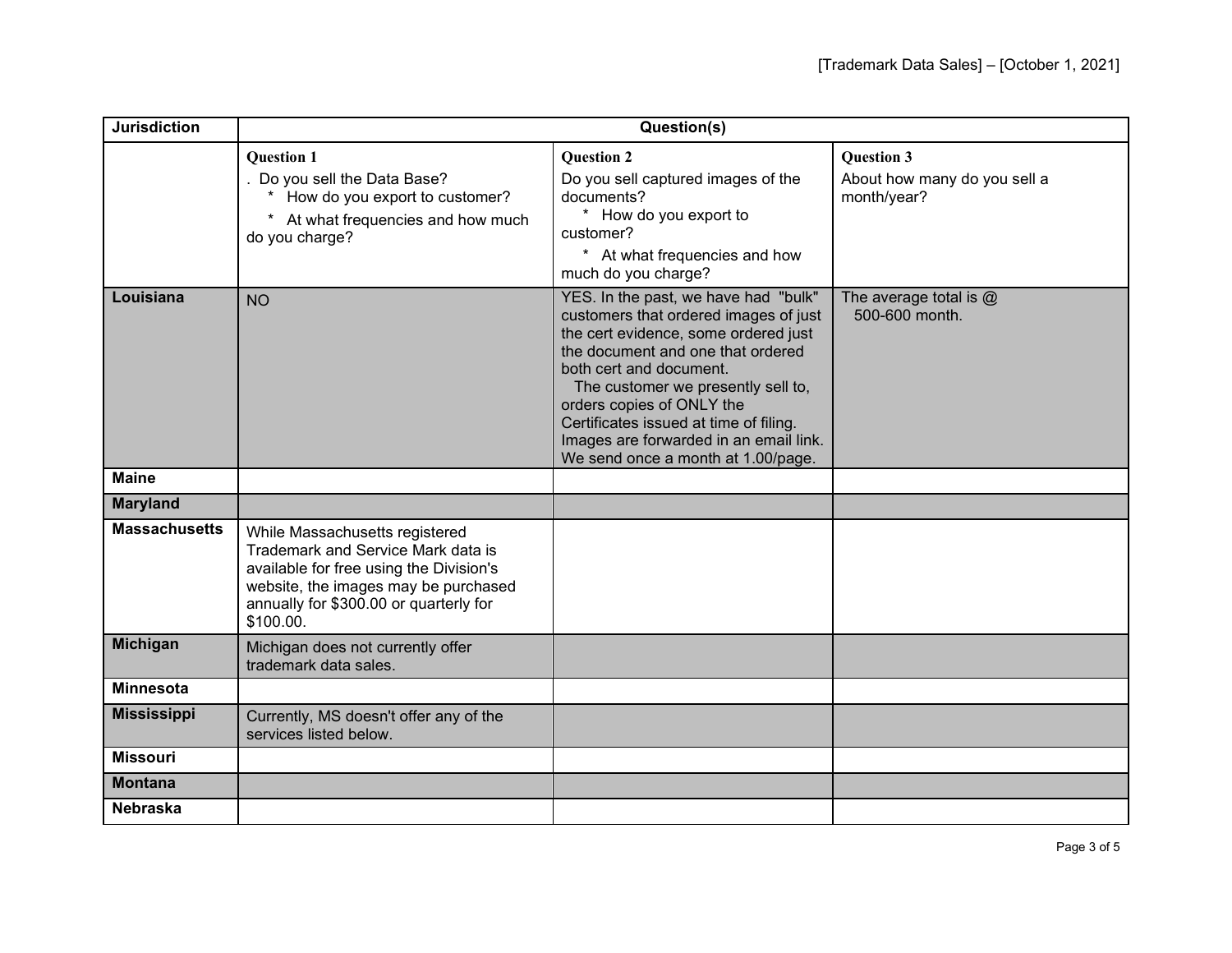| <b>Jurisdiction</b>   | Question(s)                                                                                                                               |                                                                                                                                                                      |                                                                  |
|-----------------------|-------------------------------------------------------------------------------------------------------------------------------------------|----------------------------------------------------------------------------------------------------------------------------------------------------------------------|------------------------------------------------------------------|
|                       | <b>Question 1</b><br>Do you sell the Data Base?<br>How do you export to customer?<br>* At what frequencies and how much<br>do you charge? | <b>Question 2</b><br>Do you sell captured images of the<br>documents?<br>* How do you export to<br>customer?<br>* At what frequencies and how<br>much do you charge? | <b>Question 3</b><br>About how many do you sell a<br>month/year? |
| <b>Nevada</b>         |                                                                                                                                           |                                                                                                                                                                      |                                                                  |
| <b>New Hampshire</b>  |                                                                                                                                           |                                                                                                                                                                      |                                                                  |
| <b>New Jersey</b>     |                                                                                                                                           |                                                                                                                                                                      |                                                                  |
| <b>New Mexico</b>     |                                                                                                                                           |                                                                                                                                                                      |                                                                  |
| <b>New York</b>       |                                                                                                                                           |                                                                                                                                                                      |                                                                  |
| <b>North Carolina</b> |                                                                                                                                           |                                                                                                                                                                      |                                                                  |
| <b>North Dakota</b>   |                                                                                                                                           |                                                                                                                                                                      |                                                                  |
| Ohio                  |                                                                                                                                           |                                                                                                                                                                      |                                                                  |
| <b>Oklahoma</b>       |                                                                                                                                           |                                                                                                                                                                      |                                                                  |
| Oregon                |                                                                                                                                           |                                                                                                                                                                      |                                                                  |
| Pennsylvania          |                                                                                                                                           |                                                                                                                                                                      |                                                                  |
| <b>Rhode Island</b>   |                                                                                                                                           |                                                                                                                                                                      |                                                                  |
| <b>South Carolina</b> |                                                                                                                                           |                                                                                                                                                                      |                                                                  |
| <b>South Dakota</b>   |                                                                                                                                           |                                                                                                                                                                      |                                                                  |
| <b>Tennessee</b>      |                                                                                                                                           |                                                                                                                                                                      |                                                                  |
| <b>Texas</b>          |                                                                                                                                           |                                                                                                                                                                      |                                                                  |
| <b>Utah</b>           |                                                                                                                                           |                                                                                                                                                                      |                                                                  |
| <b>Vermont</b>        |                                                                                                                                           |                                                                                                                                                                      |                                                                  |
| Virginia              |                                                                                                                                           |                                                                                                                                                                      |                                                                  |
| Washington            |                                                                                                                                           |                                                                                                                                                                      |                                                                  |
| <b>West Virginia</b>  |                                                                                                                                           |                                                                                                                                                                      |                                                                  |